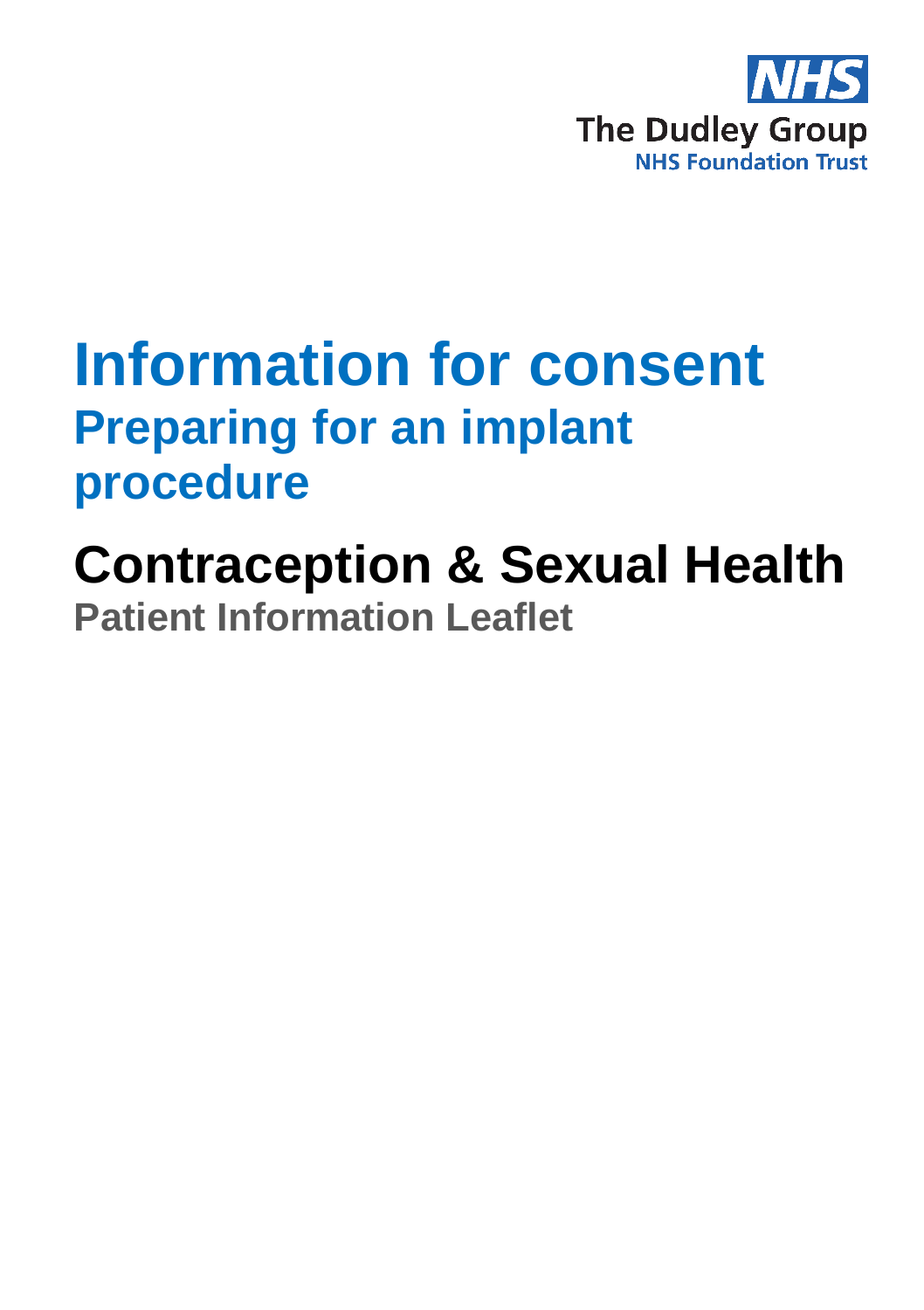We are keen to make your clinic visit as easy as possible. It is important that you have read all the information that has been sent to you, and that are suitable for the procedure on the day you come.

Please read in full to confirm that you have understood and agree to the following. When you attend, we will confirm that you understand everything and you may ask us further questions.

I have read the information on the contraceptive implant online or I already have an implant and am familiar with the method.

<https://www.sexwise.org.uk/contraception/contraceptive-implant>

- I know that it is intended to prevent pregnancy. It lasts three years, unless removed earlier, with a rapid return to fertility once removed.
- I understand that the implant is more than 99 per cent reliable, but that there is a small risk of pregnancy.
- I know that it is usually fitted, with local anaesthetic, under the skin of the upper arm, leaving only a tiny scar. I am aware of possible complications, such as bruising, infection, and deep insertions. I understand that a dressing will be applied and that I will need to wear it for 72 hours for an implant fit.
- I understand that bleeding patterns are likely to change during the use of a progestogen-only implant and may vary throughout the three years of use. If bleeding is a problem, you may be offered tablets to help with this first, rather than immediate implant removal.
- I understand that if I cannot feel the implant, it appears to have changed shape, I notice any skin changes or pain around the implant, or I become pregnant; I will need to contact the clinic. If you cannot feel your implant, you will need to use extra precautions or an alternative method of contraception.
- I understand that it is not safe to insert an implant if I might be pregnant. I am using an effective method of contraception and have not had any problems (e.g. a burst condom, missed pills or the implant is overdue for change). I have not had unprotected sex (or used withdrawal) since my last period.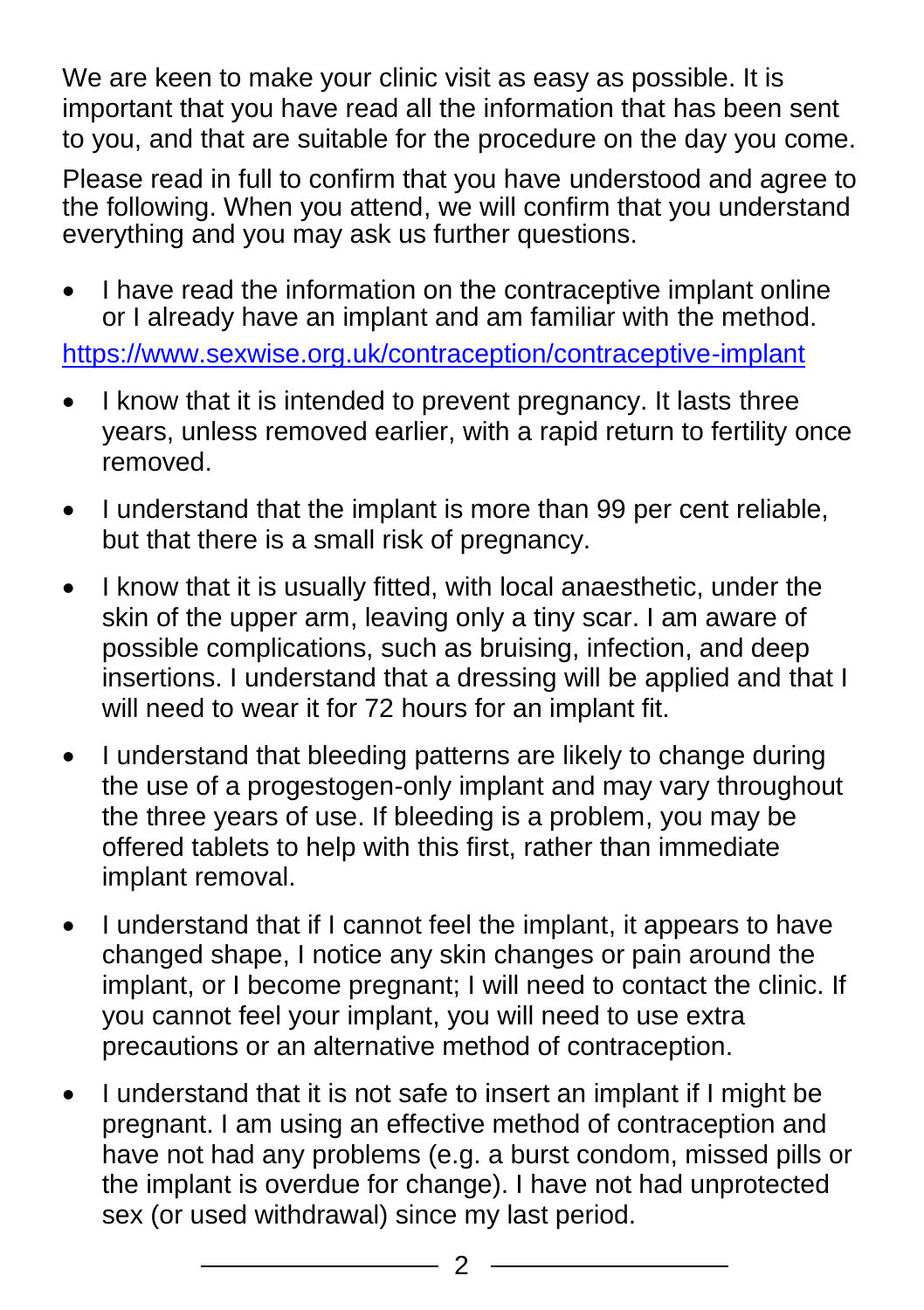- For implant removal or change, I understand that local anaesthetic is used to remove the implant and that a very small cut is used, leaving only a tiny scar. I am aware of possible complications including bruising and infection. I understand that steri-strips are applied with a dressing and that I need to keep it dry for five days.
- I understand that very rarely (for less than one in 100) it may not be possible to remove the implant. In this case, the implant may need to be removed by an experienced doctor using ultrasound guidance. The scar may be slightly bigger.
- I understand that fertility returns immediately following the removal of an implant and that alternative contraceptive methods are required.

If you require any further information, please ask during your appointment.